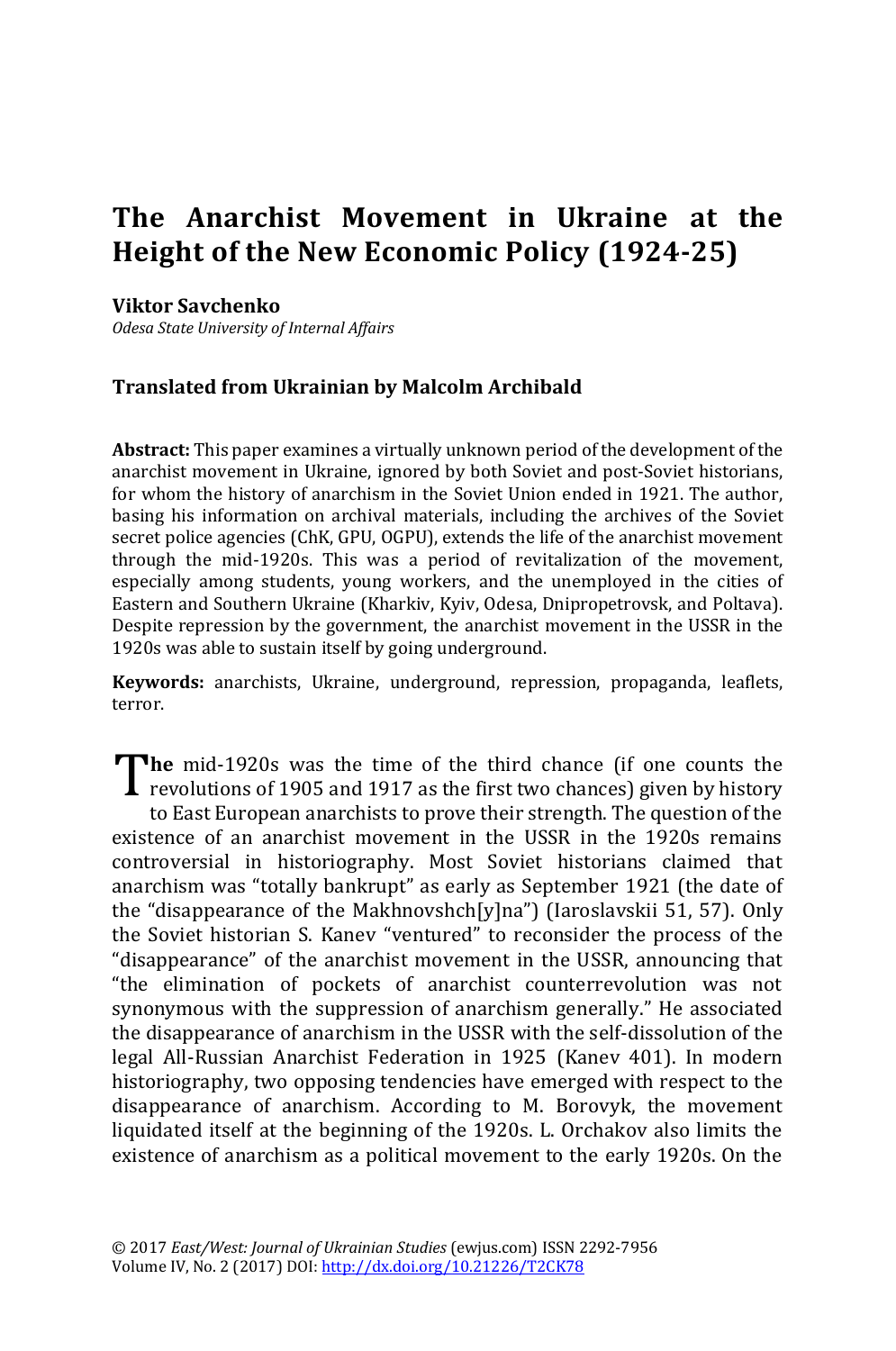other hand, A. Dubovik believes that the anarchist movement in Ukraine persisted into the 1930s.

This article is based on documents of the Soviet secret police agencies from "closed" archives. This source receives corroboration from documents of anarchist provenance (newspapers and other periodicals, letters, and memoirs).

Starting in 1924, it became apparent to both the Chekists and the anarchist leaders that there was a resurgence of the anarchist movement in the USSR, associated with a revival of interest in anarchism among young people especially. The reasons for this were many: disenchantment with NEP and Bolshevik policies, increased unemployment, the "purging" of universities and the civil service, the expansion of political space due to the disappearance of the formerly powerful Socialist-Revolutionary and Menshevik parties, the death of Lenin (which led to a weakening of the central government), and the cessation of famine in Ukraine (which had sapped the forces necessary for struggle). At the same time, the conflicts inside the AUCP(B) (All-Union Communist Party [Bolsheviks]) became harsher: first between the "troika" (Zinov'ev – Kamenev – Stalin) and Trotskii; after 1925, between Stalin and his former allies Zinov'ev and Kamenev. Trotskii in his own campaigns used a number of slogans that were anarchistic in tone, calling for "equal rights for youth," struggle against "the party bureaucracy," and the development of "permanent revolution" (similar to the anarchists' "Third Revolution").

The Ukrainian anarchist renaissance in Left Bank and Southern Ukraine (1924-25) had a definite potential for development, given that the industrial centres of Ukraine in 1904-08 and 1917 were also centres of the anarchist movement in Eastern Europe, and that the anarchists had enjoyed mass support in the Makhnovist movement of 1918-21 and in the movement of workers for the socialization of enterprises in Odesa and in the Donbas in 1917-18 (Savchenko, *Anarkhistsʹkyi rukh*; "Anarkhisty ta robitnychyi rukh").

The revival of anarchism in the USSR may also have been connected with the international conjuncture, namely, the Kremlin's plans for world revolution, in which the anarchists were regarded as allies in a multi-faceted struggle with the bourgeois states. A special place in these plans was assigned to the revolution in Germany. In 1922-23 there was a noticeable easing of repression against anarchists in the USSR, accompanied by attempts to recruit anarchist militants and propagandists for work in Germany (Talerov). Anarchists in Ukraine took note of this tendency and tried to make use of it to bolster their own influence.

Neither the Trotskyists nor the Zinovievists evoked the sympathies of the anarchist leaders. The anarchists considered publishing leaflets to explain their "neutrality" vis-à-vis the battle between Stalin and Trotskii (DAOO, f.r. 7, op. 1, spr. 409, ark. 8). Anarchists expressed some sympathy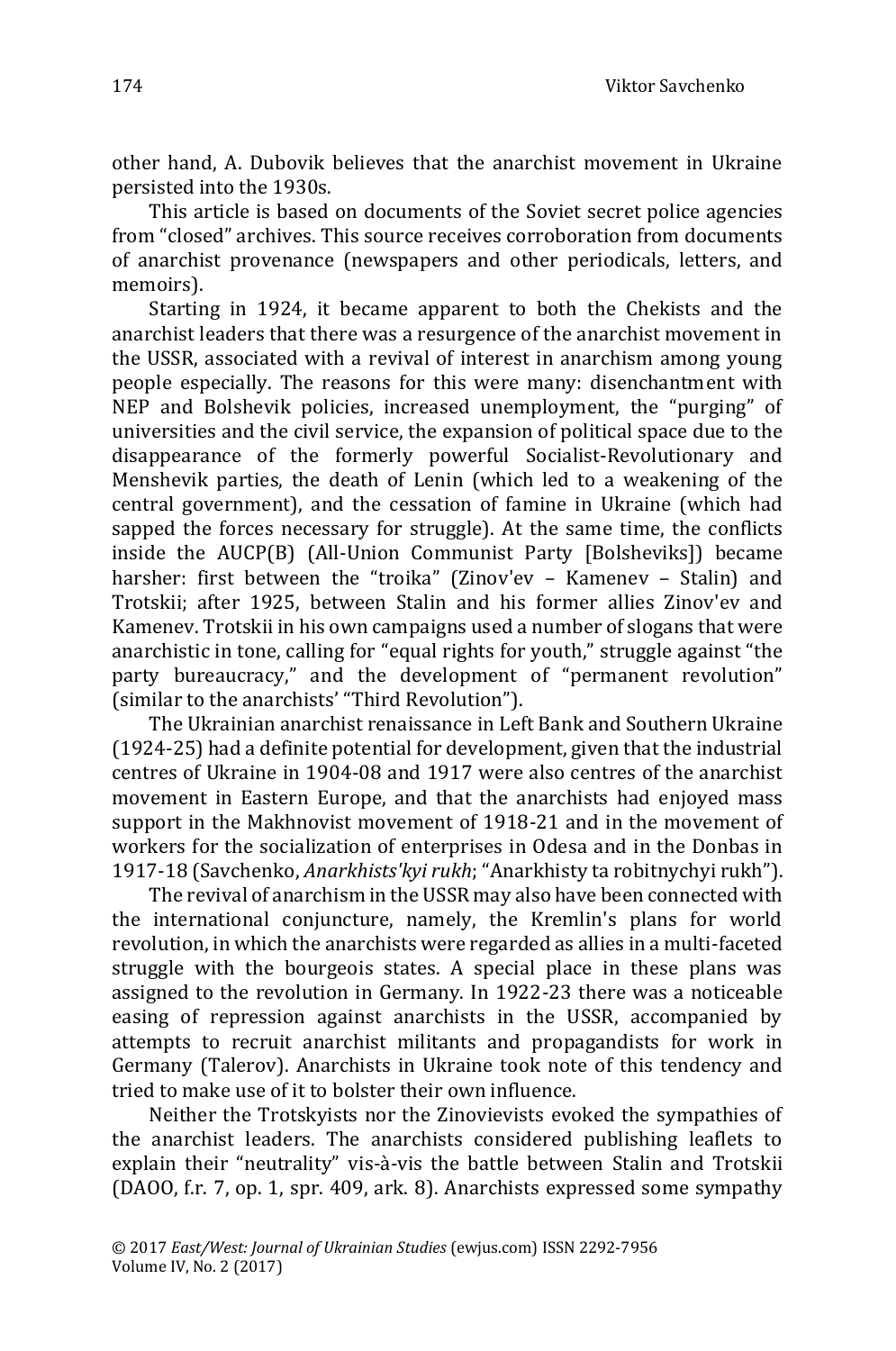only for the Sapronovists (the former "Decists"), an oppositional group inside the Russian Communist Party. Although this group was not large, it had adherents in Ukraine (Kharkiv, Odesa, Mykolaiv) (HDA SBU, f. 13, spr. 370, T. 6, ark. 98).

In the mid-1920s at the height of NEP, anarchists criticized the capitalistic features of NEP, the elimination of democratic freedoms, the control over society exercised by the special services, and the repression of the socialist forces, characterizing the regime as "state-capitalist," "restorationist," and fascist-dictatorial. Under no illusions concerning soviets and trade unions, the anarchists regarded them as "affiliated branches" of the dictatorship (Rublev).

In the mid-1920s, the anarchist leader P. Arshinov, in exile in Paris, wrote: "There, in Russia, our movement . . . is gradually beginning to right itself, to come to its senses" (1). A certain "Viktor" wrote from the USSR to the well-known anarchist S. Fleshin in the West that he belonged to "a group of anarchist youth," and that in the Komsomol one could sense a trend "towards the anarchists" (IISH, Senya Fléchine Papers, Folder 79, p. 2). In a letter from an unknown anarchist in the USSR to the anarchist ideologue Voline (V. Eichenbaum), the writer indicated that "recently we have noticed a revival of activity" (IISH, Senya Fléchine Papers, Folder 80, p. 72). Worthy of note is "Obrashchenie Ukrainskoi gruppy k anarkhicheskim organizatsiiam i otdel'nym tovarishcham v Rossii" ("Appeal of a Ukrainian Group to Anarchist Organizations and Individual Comrades in Russia," 1924), which states that anarchists are renewing contacts between groups, and "have begun the process of unifying," expecting "in the near future to meet (and not only with our comrades from other cities) at an All-Russian Congress of Anarchists" (2).

Similar assessments are found in a report of the 1st Section of the Secret Department (SO) of the OGPU:

Anarchist activity during the reporting period was brisk, tending to both intensify and expand . . . during the three-month period, 18 operations were carried out and around 300 anarchists arrested. About 750 individuals in Moscow have been identified; in the Union as a whole, over 4000. (*"Sovershenno sekretno,"* see 1924)

The "All-Union" figures for persons suspected of anarchism provide corroboration for an upsurge in anarchist tendencies.

In 1923 the Chekists recorded intensified activity on the part of the anarcho-syndicalists, who were

in contact with German syndicalists, receiving money from them to carry on their work; they have their own print shops, bookstores, and offices. This current operates both legally and underground. Its leaders are emigrants.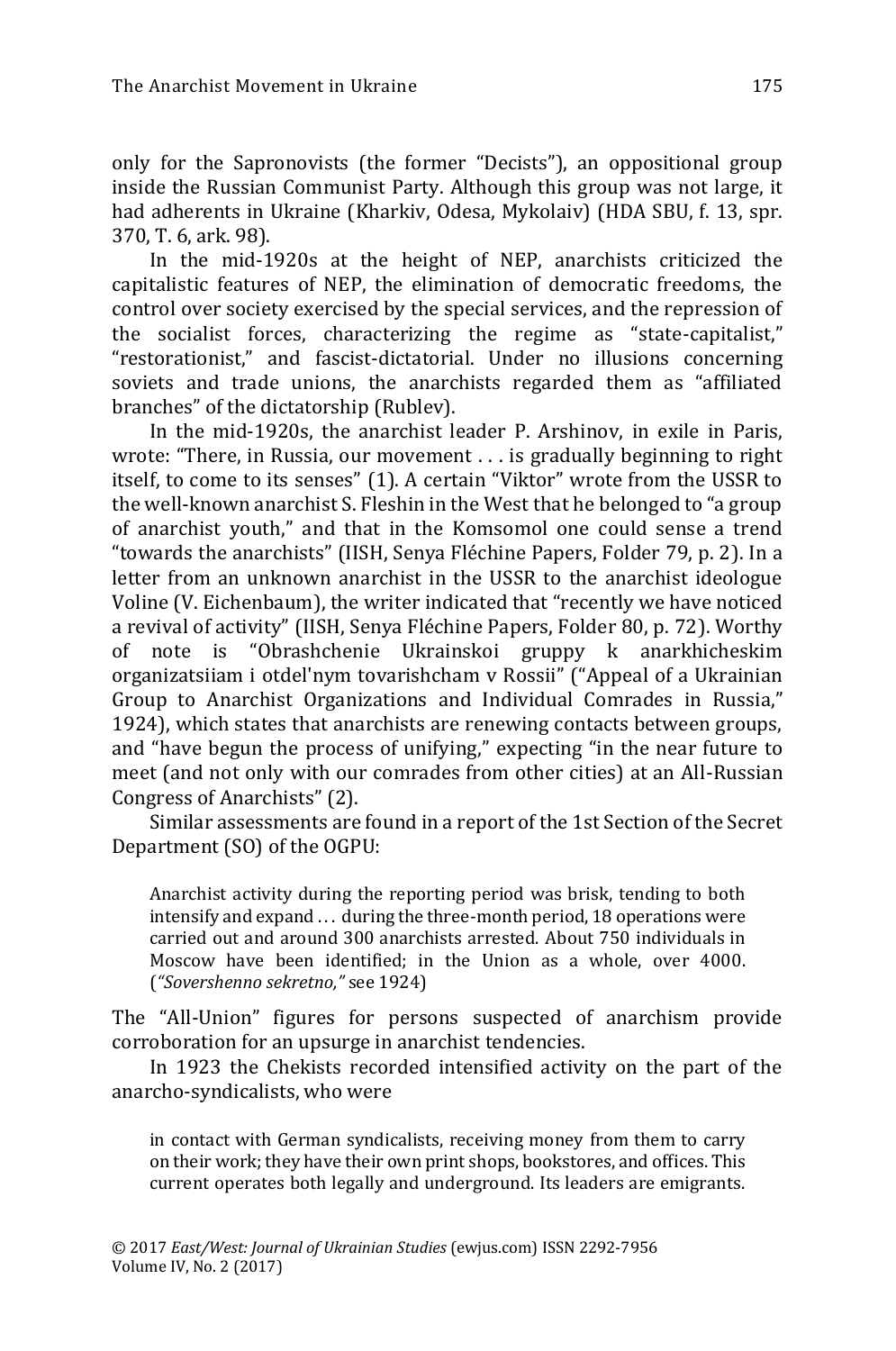They work mainly among students. The syndicalists, being better organized and financially stronger than the VFA [All-Russian Federation of Anarchists], are aware of the advantages of unifying the anarchist groups, and draw the VFA into common projects. (*"Sovershenno sekretno,"* see 1923)

A "subsidy" for the anarchist underground in the USSR came from the International Workers' Association—the global federation of anarchosyndicalist unions (Dam'e).

In the summer of 1923, the Chekists found the anarchist counterrevolution taking the following forms:

tossing a cylinder of carbon dioxide into a theatre pit in Kharkiv for the purpose, according to the local anarchist who threw it, of killing the communists and speculators sitting there; anti-Soviet and anti-taxation agitation conducted by individual anarchists in the villages of Podil's'kyi, Poltavs'kyi, and Chernihivs'kyi provinces; attempts to carry out 'exes' [expropriations] in Poltava. (*"Sovershenno sekretno,"* see 1923)

In October 1923 in Odesa, the anarchist M. Kal'ko was put on trial, accused of forming an "underground detachment with the intention of overthrowing the government" in the village of Hladosa. This detachment, with 30 armed insurgents, carried out expropriations and attacked trains, volost executive committees (*volispolkomy*), and local officials (HDA SBU, f. 13, spr. 415, T. 1, ark. 748, 758).

The general plan of the GPU—eliminating all non-Bolshevik parties by getting them to dissolve themselves—did not work in the case of the anarchists. The anarchists tried to entrench themselves, both in the underground and in legal activities (including Esperanto clubs), and to recruit former members of the Communist Party. State enterprises in Ukrainian cities were hit by a new wave of strikes which had a syndicalist character. In Odesa, Mykolaiv, and Kherson, factories were struck; soldiers and sailors in the ports carried out a general strike. In September-October 1923 strike action affected "almost the whole Donbas," Dnipropetrovsk, Kharkiv, Pervomaisk, and Voznesensk (DAOO, f. r. 3, op. 1, spr. 409, ark. 8). The strength of the protest of the unemployed is demonstrated by the events of May 15-21, 1924, in Odesa, when around 5,000 unemployed marched through the city, shouting "down with the government." They drove off the mounted police and stormed the building of the provincial executive committee (*hubvykonkom*), "seeking a better life and livelihood" ("Samoubiistvo kak protest," 4). Among the leaders of this protest were M. Kyrychenko, M. Handler, Savyts'kyi, Berkovych, and Hertsenzon, identified by police informers as "anarchists–syndicalists." Some of the leaders of the rebellion were arrested and sentenced to exile (DAOO, f. r. 3, op. 1, spr. 1310, ark. 120; HDA SBU, f. 13, spr. 415, T. 2, ark. 80, 92). The involvement of the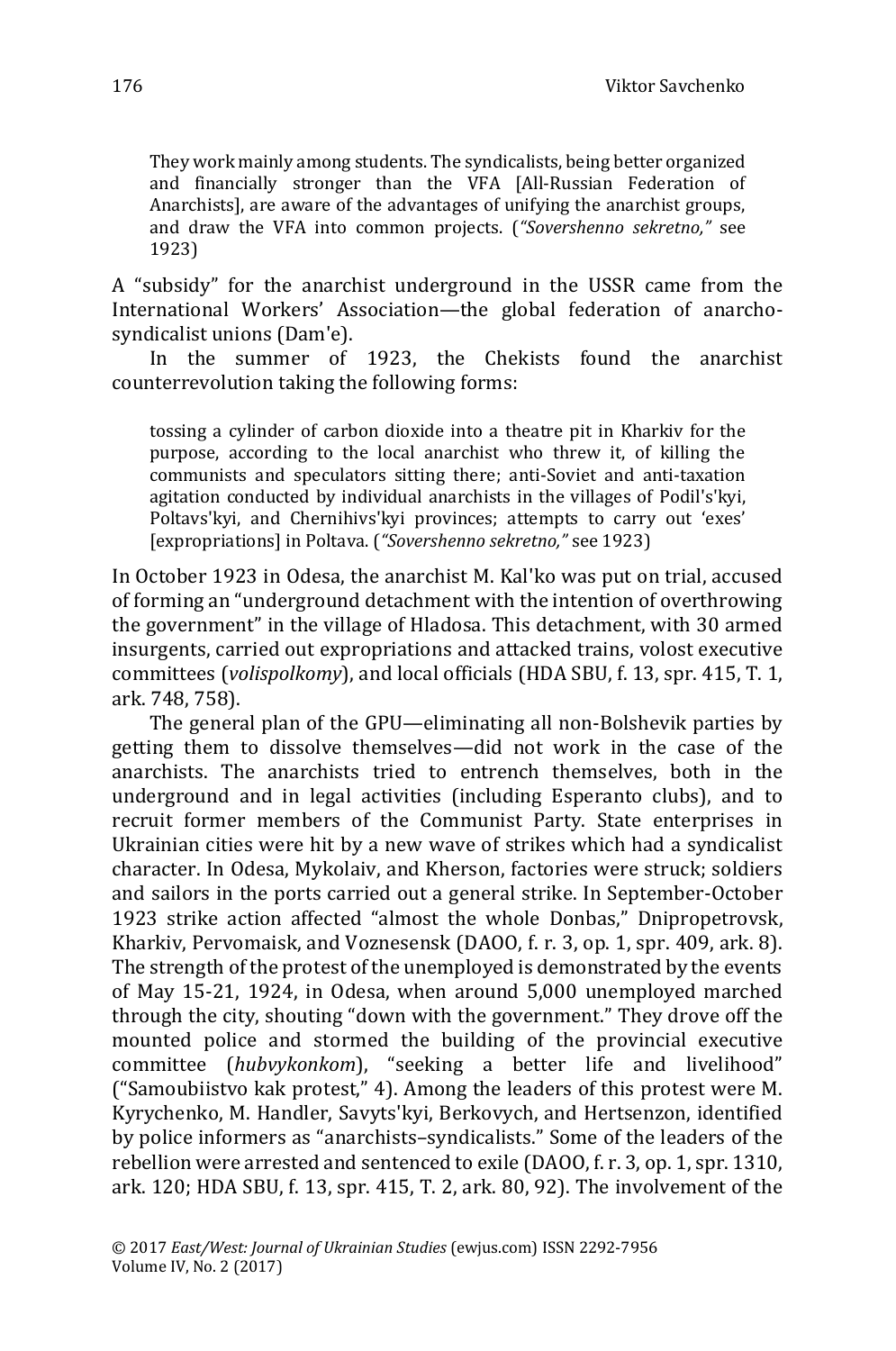Odesan anarchists in this rebellion is indicated not only by the arrests (75 persons) which took place in their milieu, but also by the formal termination of the activities of the Odesan Federation of Anarchists: "for conspiratorial reasons they dissolved the organization, but secretly continued to take part in meetings of the unemployed"(DAOO, f. r. 8065, op. 2, spr. 25916, ark. 173). The anarchist press drew attention to the fact that after the rebellion in Odesa, 16 people were arrested for armed resistance to the GPU during searches and seven of them were executed. S. Zekhtser, the organizer of the anarchist underground in Odesa in 1918, was executed for "banditism" ("Rasstrel bezrabotnykh," 2).

In 1924 the USRR Chekists recorded anarchist groups in 28 cities and towns: Kyiv, Odesa, Kharkiv, Dnipropetrovsk, Zaporizhzhia, Mariupol, Zhytomyr, Kremenchuh, Poltava, Mykolaiv, Kherson, Kamenets-Podilskyi, Vinnytsia, Uman, Bakhmut, Berdiansk, Chernihiv, Kaniv, Simferopol, Sevastopol, Ielyzavethrad, Ialta, Iuzovo, Lubny, Romny, Nizhyn, Radomysl, and the village of Podolky in Romenskyi okruh (HDA SBU, f. 13, spr. 415, T. 2, ark. 2, 17, 46, 68-80, 92-93, 99; T. 6. ark. 15). But, in reality, there were even more places with anarchist groups.

In Odesa, agents of the GPU identified three anarchist circles among the working class, and a group of "anarchist youth." The Odesan anarchists planned to publish their own journal and start an anarchist library (Savchenko, *Neofitsial'naia Odessa* 57-58). The archives of the Cheka-GPU include the following statistics for the number of anarchists known to the political police in Odesa: 1921—200 persons, 1922—109, 1924—135, 1925—50 (HDA SBU. f. 13. spr. 370, T. 1, ark. 748, 758. DAOO. f. r. 3, op. 1, spr. 584, ark. 158; spr. 893, ark. 153; f. r.-8065, op. 2, spr. 1187). But there were also dozens of individual anarchists who belonged to "wildcat" groups (independent groups not connected with anarchist centres and authoritative leaders). The Chekists regarded such groups as Esperanto clubs, "hypnosis groups" (the anarchist Tsveif experimented with hypnosis), and the neo-Templarist "Order of Light" (a section of which was active in Kharkiv) as part of the clandestine anarchist movement: "The underground in the student milieu is camouflaged by circles for studying mysticism" (*"Sovershenno sekretno,"* see 1925). A bulletin of the GPU (October 1924) stated that, in spite of arrests, the anarchists were still "trying to be active in certain factories and clubs of garment workers"(IISH, Senya Fléchine Papers, Folder 81, pp. 1-2, 4, 23).

Kharkiv anarchists managed to re-establish a citywide organization on the basis of the "Nabat" platform. They took part in organizing strikes (the "VEK" plant, the Locomotive plant, and in the railway workshops and depots), published hectographed leaflets, planned to set up an underground print shop, and maintained illegal contacts with foreign anarchists as well as anarchists in Moscow, Petrograd, Kyiv, Katerynoslav, Mykolaiv, and Odesa.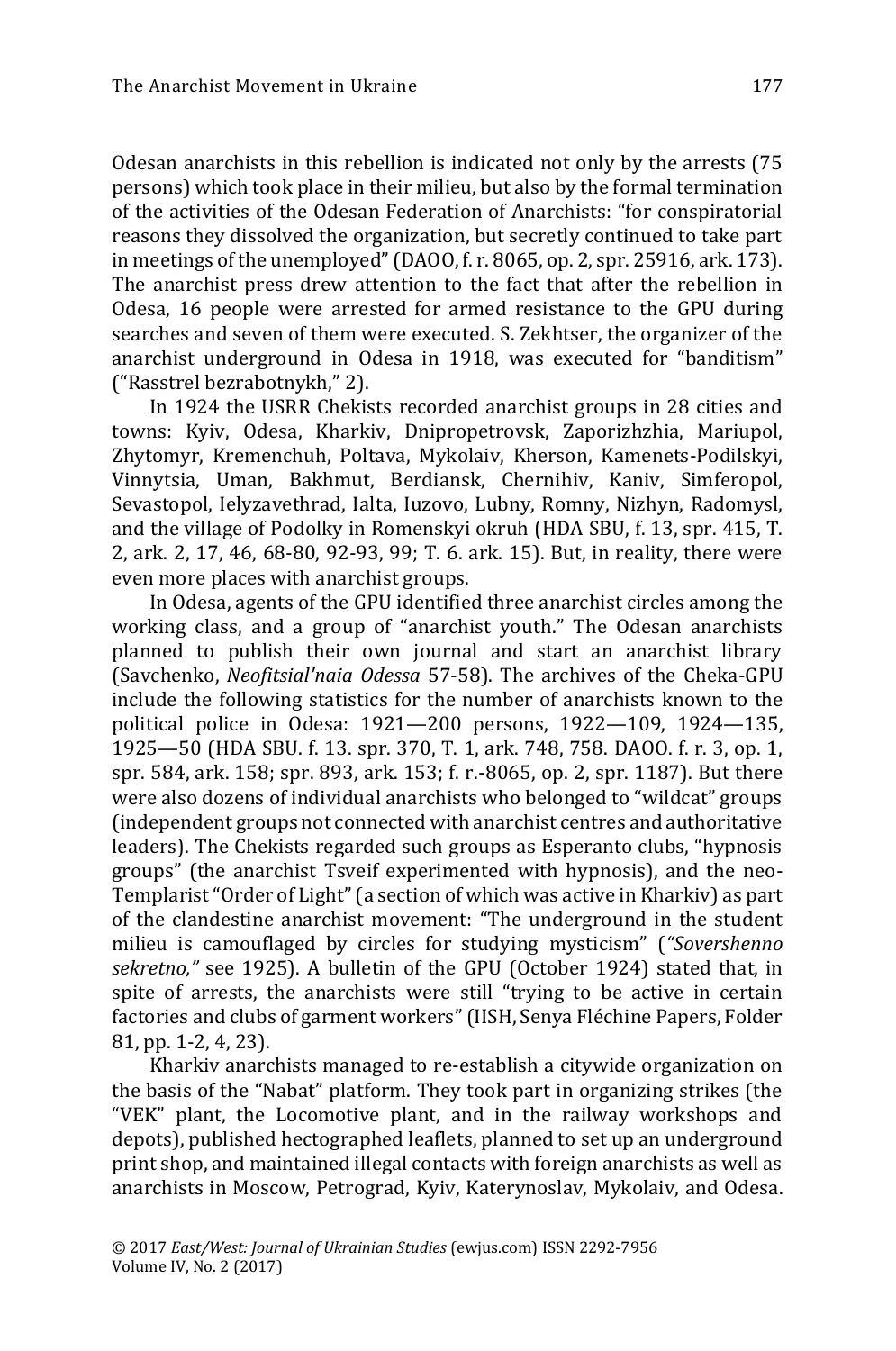The Kharkiv anarchists were active among civil servants, artisans, and at the Technological Institute. In April 1924,

an operation against the anarchists was launched throughout Kharkiv, culling the leading activists of the Kharkiv anarchists, smashing their editorial collective, and confiscating materials used for publishing journals and May Day leaflets and a host of other organizational materials. (*"Sovershenno sekretno,"* see 1924)

But after the arrests, the Kharkiv anarchists continued their activities by organizing "underground circles of workers . . . conducting work among the railway workers" (the group was liquidated), and spreading a proclamation signed by the "Group of worker-anarchists" (HDA SBU, f. 13, spr. 370, T. 1, ark. 82-83). The Kharkiv Federation of Anarchists planned an All-Union congress of anarchists (for July-August 1924), prompting the authorities to arrest approximately 70 Kharkiv anarchists, six of whom were dispatched into exile (Iarutskii 309-10; HDA SBU, f. 13, spr. 415, T. 1, ark. 44).

Anarcho-syndicalists in Kyiv met to discuss unifying the anarchists of the Ukrainian SSR, and "made plans for a campaign against the induction of workers into the ranks of RCP (Russian Communist Party)" (*"Sovershenno sekretno,"* see 1924). In June 1924, a number of Kyiv anarchists were arrested, including O. Taratuta, N. Drikker, A. Konse, and members of the "Union of Anarchist Youth" (HDA SBU, f. 13, spr. 415, T. 2, ark. 115). Emigrant sources add that anarchists from the construction workers' union in Kyiv were arrested for "speaking out among the workers" (*Amerikanskie izvestiia*; *Golos truda* no. 221, no. 228). Arrests of activists belonging to underground anarchist groups took place in Poltava and Iuzovo in the summer of 1924; in Radomysl, Sevastopol, and Ialta in October 1924 (*Volna* 47; HDA SBU, f. 13, spr. 415, T. 2, ark. 68-79, 109; spr. 283, ark. 32-35).

In 1925 there was a wave of "new arrests of anarchists in connection with their revival" all over the USSR (HDA SBU, f. 13, spr. 415, T. 2. ark. 17- 18, 92-120, 128, 205). In Poltava, anarchists conducted propaganda at the vocational and feldsher schools, at the agricultural-cooperative college, among the unemployed and workers in the railway workshops, and in Lubenskyi okrug at the local teacher training courses (Statsenko 212-14; HDA SBU, f. 13, spr. 415, T. 3. ark. 81; T. 4. ark. 30 ob.; T. 8. ark. 9 ob). Groups of anarchist youth were reported in Myrhorodskyi and Prylutskyi okrugs, and in the cities of Hadiach and Romny. There were groups in villages of the Poltava region; they distributed the handwritten underground anarchist journals *Anarkhiia* (*Anarchy*) and *Vil'na dumka* (*Free Thought*) (HDA SBU, f. 13, spr. 370, T. 5, ark. 178, 21, 25, 89). In 1925 the case of anarchists of the Poltava region resulted in the arrest of 85 persons; all of the arrested were between the ages of 18 and 25. Despite the 1925 arrests, in the following year the Chekists noted that "the Poltavan anarchists are especially active"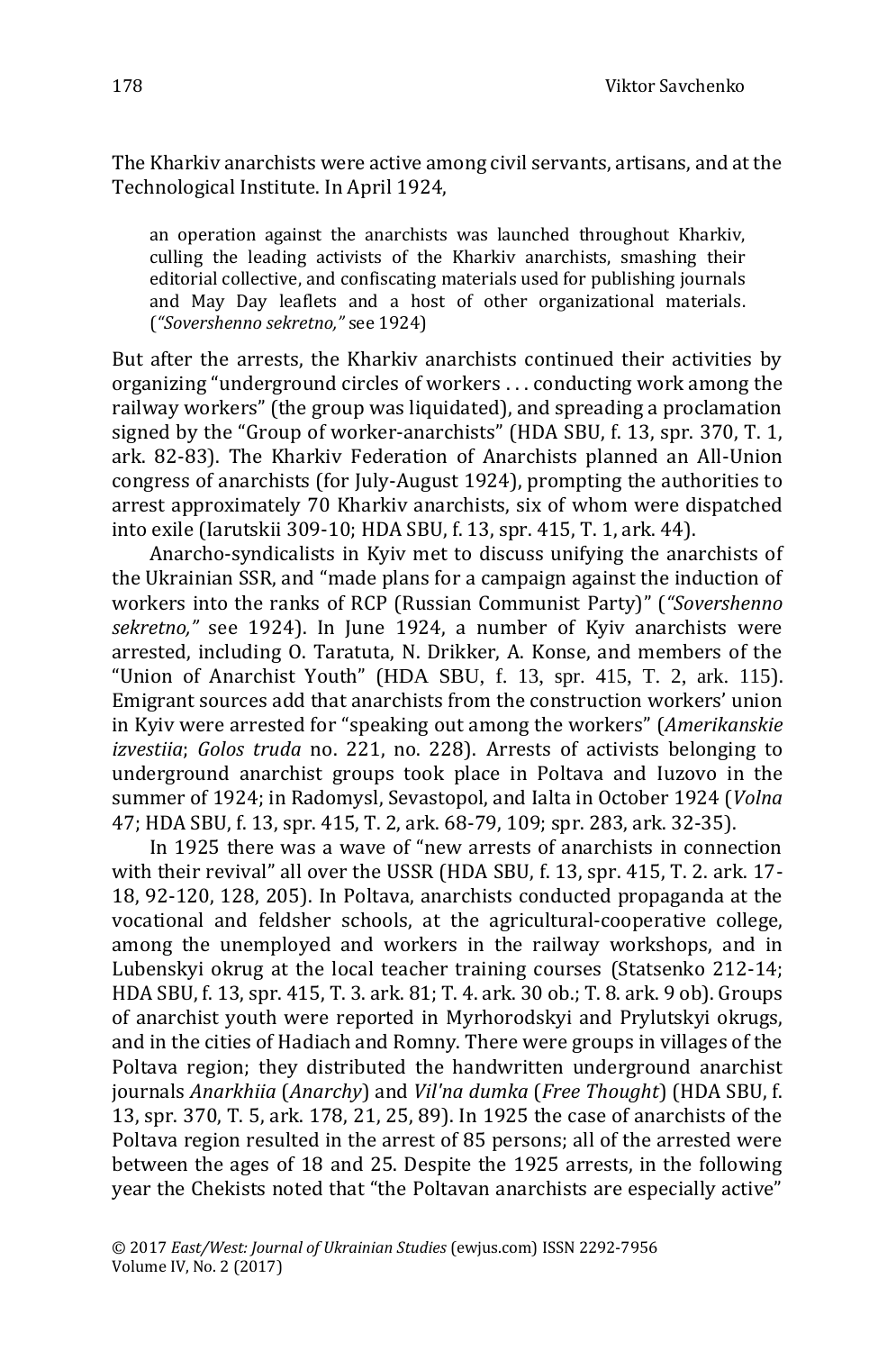(*"Sovershenno sekretno,"* see 1926). Young people, with the extremism of youth, continued to flock to the black banner, and to populate the jails, political isolators (prisons for political prisoners), and places of exile.

After the Civil War and the establishment of NEP, a spontaneous movement of protest emerged among young people, repelled by the decline in revolutionary morals, the restoration of elements of capitalism, and the Party and Komsomol bureaucracies. Youthful protests sometimes turned into "red banditism" or "red hooliganism," in which young people expressed their discontent in anarchistic fashion by going on a rampage under slogans denouncing betrayers of the workers. Anarchist groups tried to exploit this mood of "spontaneous anarchism" by pitching their leaflets and other publications at a youth audience. The anarchist youth groups which emerged in 1922-25 in Ukraine were mostly autonomous and, indeed, were often far removed from "ideological" anarchism. But they formed part of the anarchist socio-political movement. This movement was distinguished by its spirit, volatility, spontaneity, and breadth. Manifestations of spontaneous anarchism and left extremism were documented in all regions of the USSR in the mid-1920s (Isaev). The emergence of anarchist youth groups on a largescale basis was part of the trend of "leftism" (*livatstvo*) among Soviet youth. In 1925 arrests of active members of youth groups in opposition to the government took place across the whole USSR; these groups included "Revolutionary Vanguard" (Moscow); the "Volga Group of Revolutionary-Socialist Youth" (Nizhnii Novgorod); Left-SR groups in universities of Leningrad, Voronezh, Tomsk, and Orel; and the "Party of Non-Party Students" (Kyiv). The anarchist A. M. Garaseva recalled that in 1925 part of the student milieu was infected with anarchism, and that there were underground groups of anarcho-syndicalists (Garaseva 87, 89, 148). In anarchist circles, the notion of creating an "Anarcho-Communist Association of Youth in Ukraine" was proposed. Anarchist youth groups were noted in Kyiv and Kharkiv, along with the "Anarchist International Association of Working Class Youth 'Buntar'" ("Ob anarkhistakh"). At the Third Congress of the Communist Youth Union of Ukraine, criticisms were voiced concerning the "anarchist and syndicalist attitudes" observed in some young people ("Otchet"). A circular letter issued by the Central Committee of the CP(B)U to the provincial committees (*hubkoms*) of the Party and the KSMU (the Ukrainian Komsomol) called for struggle against "anarchist vacillating" among youth, and against the formation of "non-party associations of young people" ("Otchet"). In February 1923, student youth in Poltava started the anarchist group "Vanguard," which distributed handwritten postcards addressed to students in the Institute of Popular Education, the Cooperative Academic College, and the local KSMU (Statsenko 214). The government noted the influence of anarchists on the Esperantist movement in Kyiv, Kharkiv, and Odesa. The founders of the Esperantist movement in the Soviet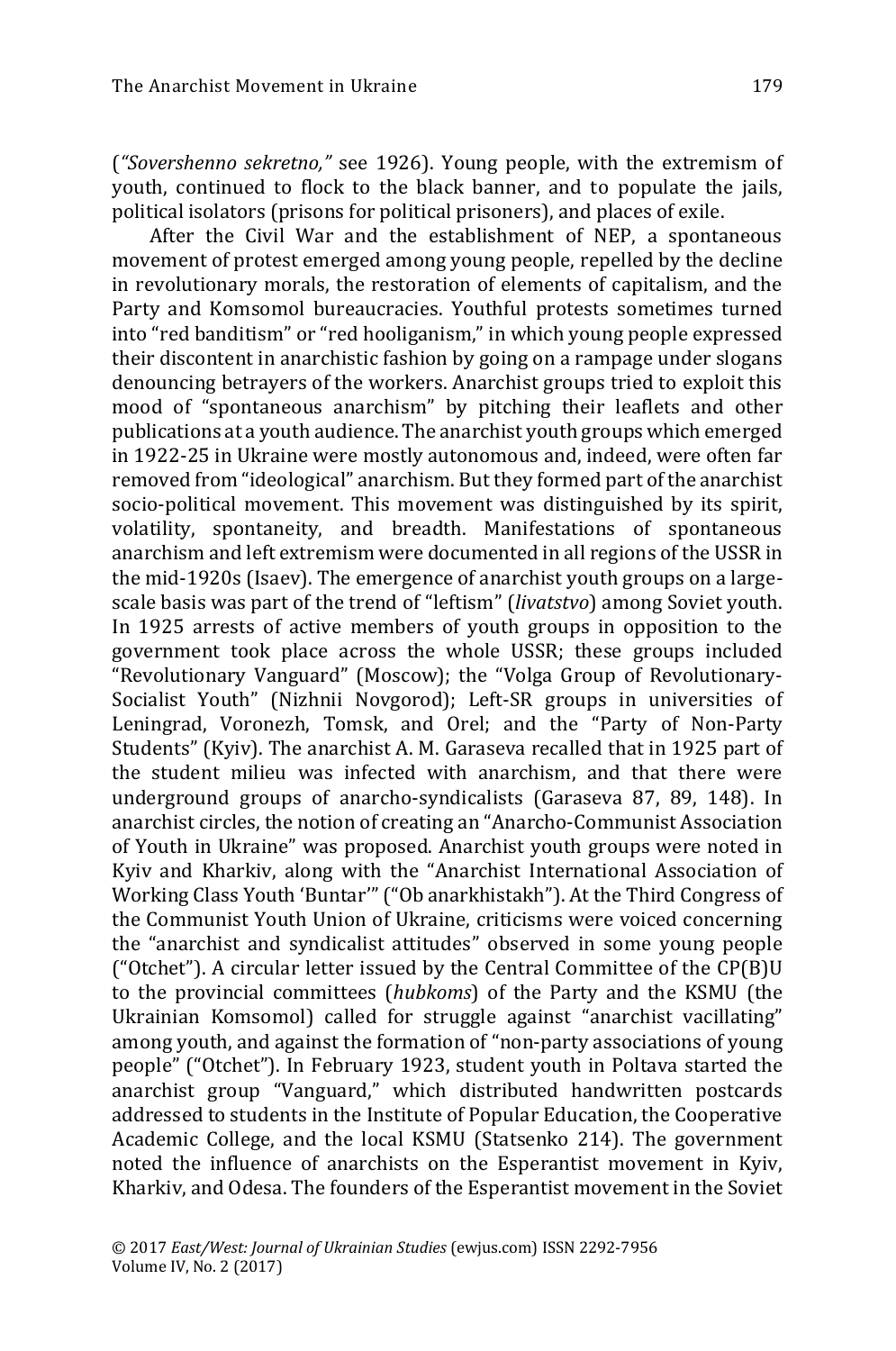republics, S. M. Gaidovskii, O. M. Antonovych (head of the "All-Ukrainian Organization of Esperantists"), and N. Ia. Futerfas (member of the organizing committee of the "All-Russian Esperanto Federation"), were regarded by the Chekists as anarchist agitators (Lins).

Especially worrisome for the authorities were the "extension of the underground"; the attempts of the anarchists to "lead workers' protests" and strikes; their appeals for the organizing of "independent *fabzavkoms*" (factory-plant committees) and "free trade unions"; their efforts to "subvert the army and the fleet"; their bid to "win popularity" in the villages; and their "intensification of underground activity among students . . . anarchism takes root by various means both in the Communist Party and in the Komsomol . . . A significant part of the rising generation is attracted to the ideas and theory of anarchism" (*"Sovershenno sekretno,"* see 1924). Anarchists were active among students and young workers in Dnipropetrovsk (the Mining Institute) and Zaporizhia (HDA SBU, f. 13, op. 1, spr. 415, T. 1, ark. 93, 178). In January 1925 in Bakhmut, members of a "Committee of Revolutionary Action," an anarchist group which organized strikes of miners, were arrested ("Bakhmutskiy komitet deistvii," 4).

In 1925 Chekists established the presence of student-anarchists in two institutions of higher learning in Kyiv: the Institute of People's Education and the Cooperative Higher Technical College. In Odesa, they identified anarchist cells—"fivers" (*p''iatirky*)—among students of the Institute of People's Education and the Medical Institute. Conspiratorial "fivers" existed in Odesa in labour collectives of dockers, tailors, milliners, railway and local transport workers, and bakers; in units of the Red Army; and among the unemployed. Acting in an uncoordinated fashion were groups of anarcho-individualists, anarcho-syndicalists, and anarcho-positivists (*Golos truzhenika*; HDA SBU, f. 13, spr. 370, T. 2, ark. 29-30; DAOO, f. r. 3, op. 1, spr. 1328, ark. 22).

In Odesa a group was formed of anarchist political refugees— Bessarabists (from Moldova). In 1924 a few Bulgarian anarchists turned up in Odesa: these were political refugees who arrived in the city under the auspices of MOPR (International Red Aid): Zh. Hrozev, D. Kvachev, G. Nikolov, and S. Dzhanzhulev (HDA SBU, f. 13, spr. 415, T. 2, ark. 346). During interrogation in 1936, Hrozev revealed:

When I arrived in the USSR, I found an existing underground organization in Odesa composed exclusively of Bulgarian political refugees . . . the Odesa anarchist organization was in contact with foreign anarchist federations, namely, with the French, Serbian, and Bulgarian federations . . . they received instructions and material support from abroad for anarchists serving terms of exile in the USSR. (DAOO, f. r. 8065, op. 2, spr. 11704, ark. 13; HDA SBU, f. 13, spr. 370, T. 16, ark. 6)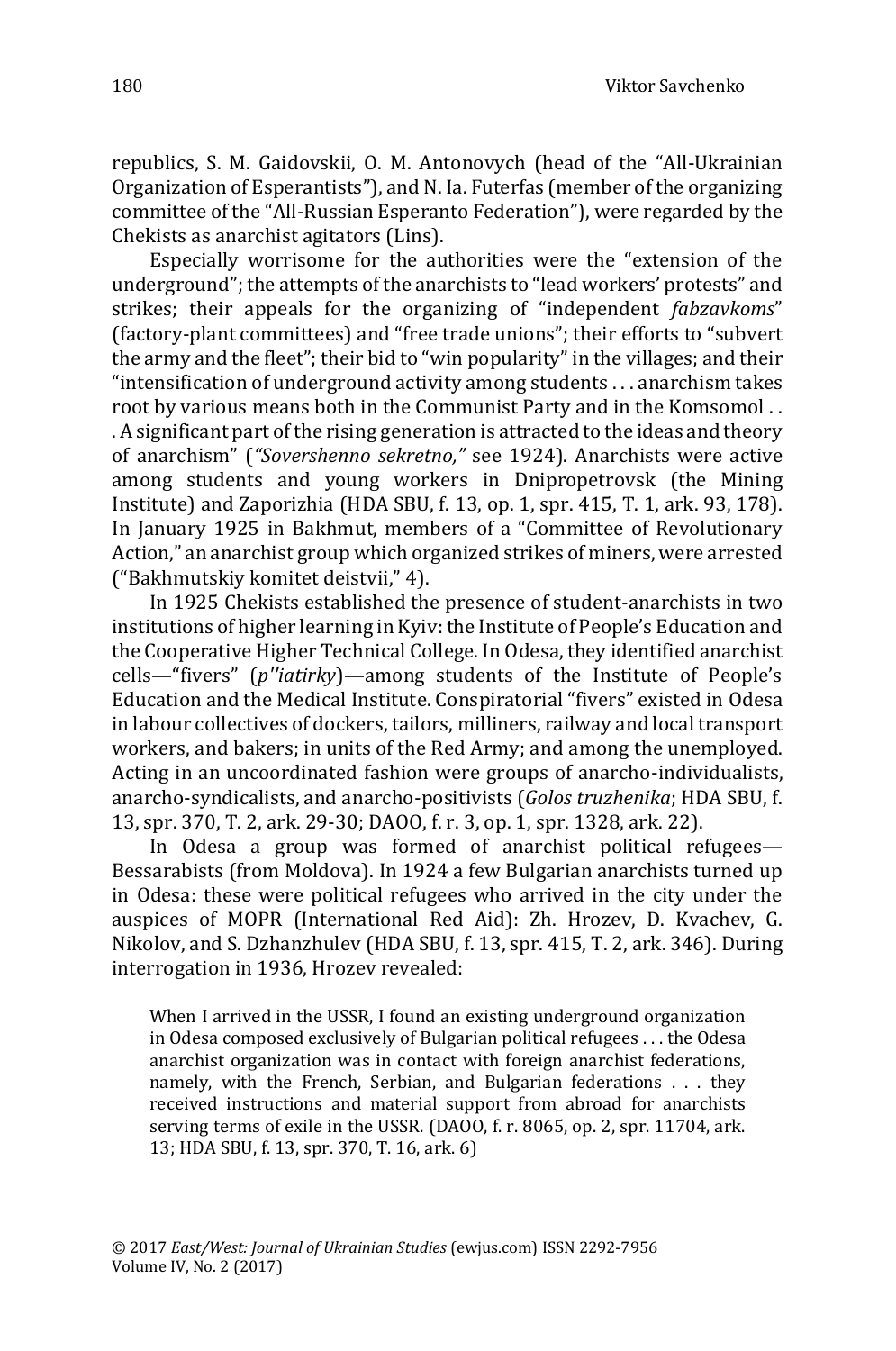The Chekists noted links between the Bulgarian anarchist emigrants in Odesa and Bulgarian anarchist emigrants in France.

The "underground" anarchist groups of Odesa revived somewhat owing to an injection of semi-emigrants from Italy: G. Bucciarelli, R. Cavani, G. Evangelisti, Alboni, E. Herbovets (who organized an assassination attempt in Odesa of the captain of the Italian ship "Cobbe"), D. Serpo, and A. Butiki (DAOO, f. r. 7, op. 1, spr. 41, ark. 14, 102; HDA SBU, f. 13, spr. 370, T. 5, ark. 394 ob). In 1923-26, there was an agricultural commune near Ialta operated by Italian and French anarchists who had emigrated to the USSR. One of its members, the Italian F. Ghezzi, was an active proponent of anarchism (Dolzhanskaia).

The Chekists, confirming the expansion of the underground, noted that anarchist groups "were often composed of from 25 to 60 persons or more." In April 1925, referring to the anarchists, the Chekists stated:"in a significant number of cases their organizations have assumed a mass character" and are "infecting" "certain strata of the working class" (*"Sovershenno sekretno,"* see 1925). In the Politburo of the Russian Communist Party (RCP[B]), a committee chaired by S. Lozovskii, head of the Profintern, devised a plan for the forced expulsion from the USSR of prominent socialists and anarchists being held in prisons and concentration camps (approximately 1,500 people) (Pavlov 72). In June 1925, the GPU conducted an operation to arrest and expel anarchists from Odesa; some of the anarchists were exiled to villages of Kherson region (HDA SBU, f. 13, spr. 415, T. 2, ark. 128).

In June 1925, arrests of anarchists were carried out in Kyiv, after which the Chekists stated that in the city "since the middle of 1925, anarchist groups no longer exist." And yet, in October 1925 a small group of Kyiv anarchists turned up at the funeral of one of the most seasoned anarchists in the USSR, A. Stepanova (Halaieva) (HDA SBU, f. 13, spr. 415, T. 2, ark. 68-81, 109, 160, 183, 205).

An internal bulletin dated December 15 1925 noted "a boost in the activity level of anarchist groups in a number of districts" and "widespread activity of anarchists." The bulletin warned of "the return of anarchists who had been dispersed" and were now coalescing in groups; about "their activization of work" in the villages; about the anarchists' "special interest in the strict centralization of their actions and the creation of a single centre for Ukraine . . . In Ukraine we are confronted with attempts to merge small groups of individuals into a single Ukrainian party . . . Such attempts have already turned up in a whole series of surveillance reports" (HDA SBU, f. 13, spr. 415, T. 2, ark. 38, 46). The GPU determined that "the revival of the anarchist movement is continuing, especially in Moscow and the Central Region, the Northwest, and Ukraine"; in October 1925 "the underground activity of the anarchists is in expansion mode. There are anarchist groups and circles in many regions of the USSR" (*"Sovershenno sekretno,"* see 1925).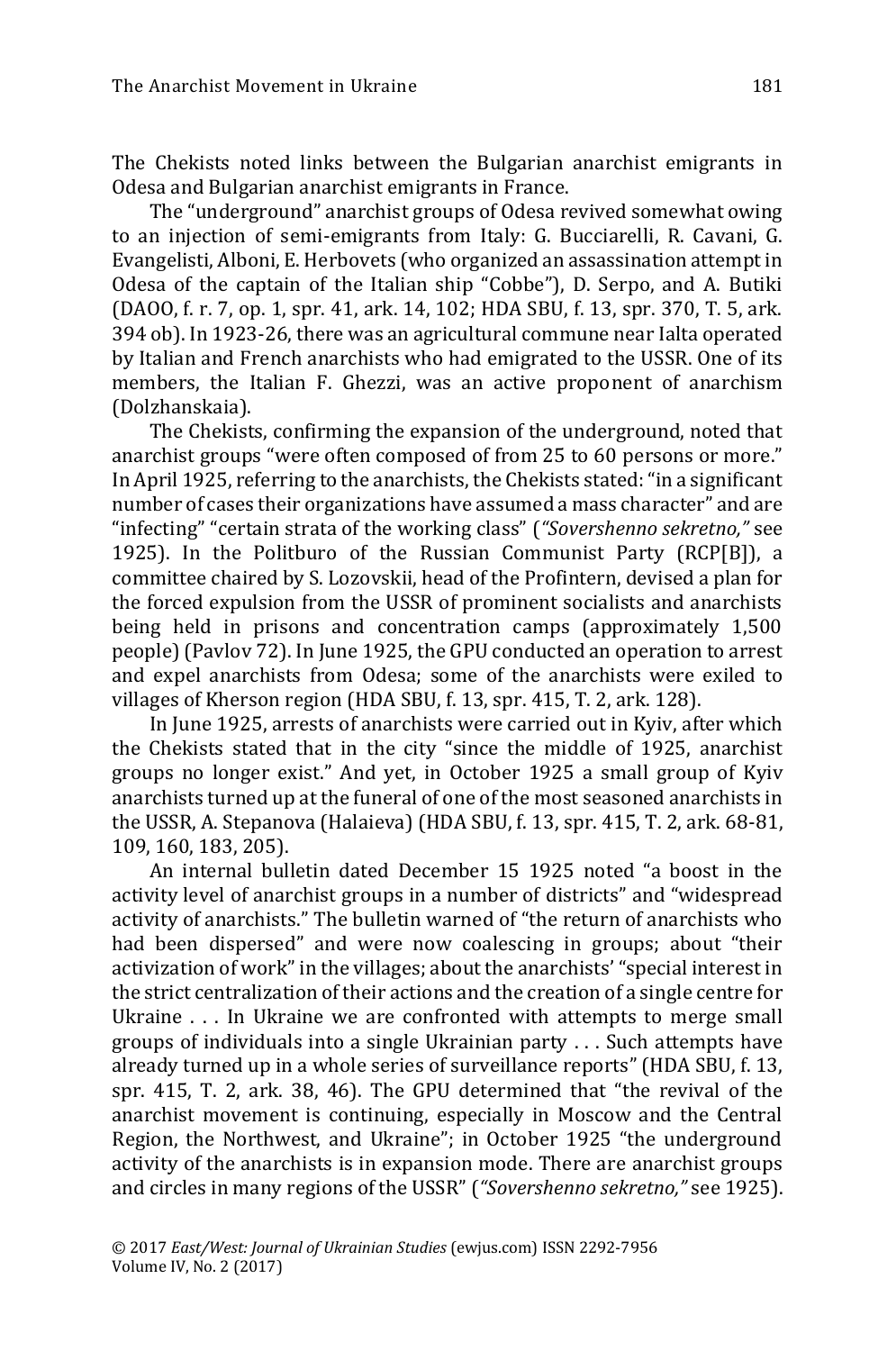The repressive actions and provocations of the GPU forced the anarchists to cut back their legal activities and retreat to the "deep" underground, using their experience of fighting the tsarist regime. The GPU committed considerable resources to keeping track of the "old cadres" of anarchists, known because of their activities in 1917-21. But these anarchists provided a "screen" for an anarchist underground based on "conspiratorial fives" (into which it was difficult for the GPU to plant provocateurs) and "wildcat" autonomous youth groups. For the anarchist conspiratorial groups, it was important that the punitive organs focused on the activities in the USRR of the 30 to 50 "old" anarchists and overlooked the "wildcat" groups, still not infiltrated by secret informants of the GPU. It is possible this strategy was abetted by the Relief Fund for repressed anarchists, the "Anarchist Black Cross" (Berlin), which worked only with the "old" anarchists, corresponding with them officially through the state postal system, and thereby concentrating the attentions of the Chekists exclusively on them. In the mid-1920s, while carrying on its support for repressed anarchists, the Relief Fund identified between 130 to 150 anarchists in prisons and places of exile in the USSR. But this was only about one-fifth of the number of repressed anarchists; most of the anarchists drawing on the support of the Fund were "old anarchists with a name" (A. Baron, L. Gutman, I. Charin, etc.). The correspondence of anarchists in the USSR with the Relief Fund "levelled off," according to the reports of the GPU (IISH, Senya Fléchine Papers, Folder 79, pp. 1-27).

The Chekists pointed out that the main threat to the government came from "rebellious elements inclined towards terrorism and expropriations," the "most intransigent," who "go underground and try to form a bloc with other anti-Soviet parties" (HDA SBU, f. 13, spr. 283, ark. 3). Bearing in mind the significant combat potential of the anarchists (judging by the numerous terrorist acts committed by them in 1905-08 and 1917-19), the Bolsheviks feared the underground-anarchists would change their tactics and launch a campaign of total terror against the representatives of Soviet power. This issue may have become an urgent concern as a result of a 1924 report by the secret agent M. Spektor, who described secret meetings in Poland of Russian, Polish, Italian, and German anarchists at which a campaign of terror was discussed. The Italian, German, and some of the Russian anarchists (M. Cherniak, Mikhailov) were in favour of a campaign of terror against Soviet leaders, while N. Makhno, V. Voline, and P. Arshinov were against terror, convinced of the necessity "to concentrate our forces for organizational and propaganda work" (Skrypnyk 233-34). The anarchists had neither the forces, means, enthusiasm, nor specific targets in mind for widespread political terror. Rather, they viewed the political system as it had developed in the Soviet republics as the problem, not the individuals managing this system.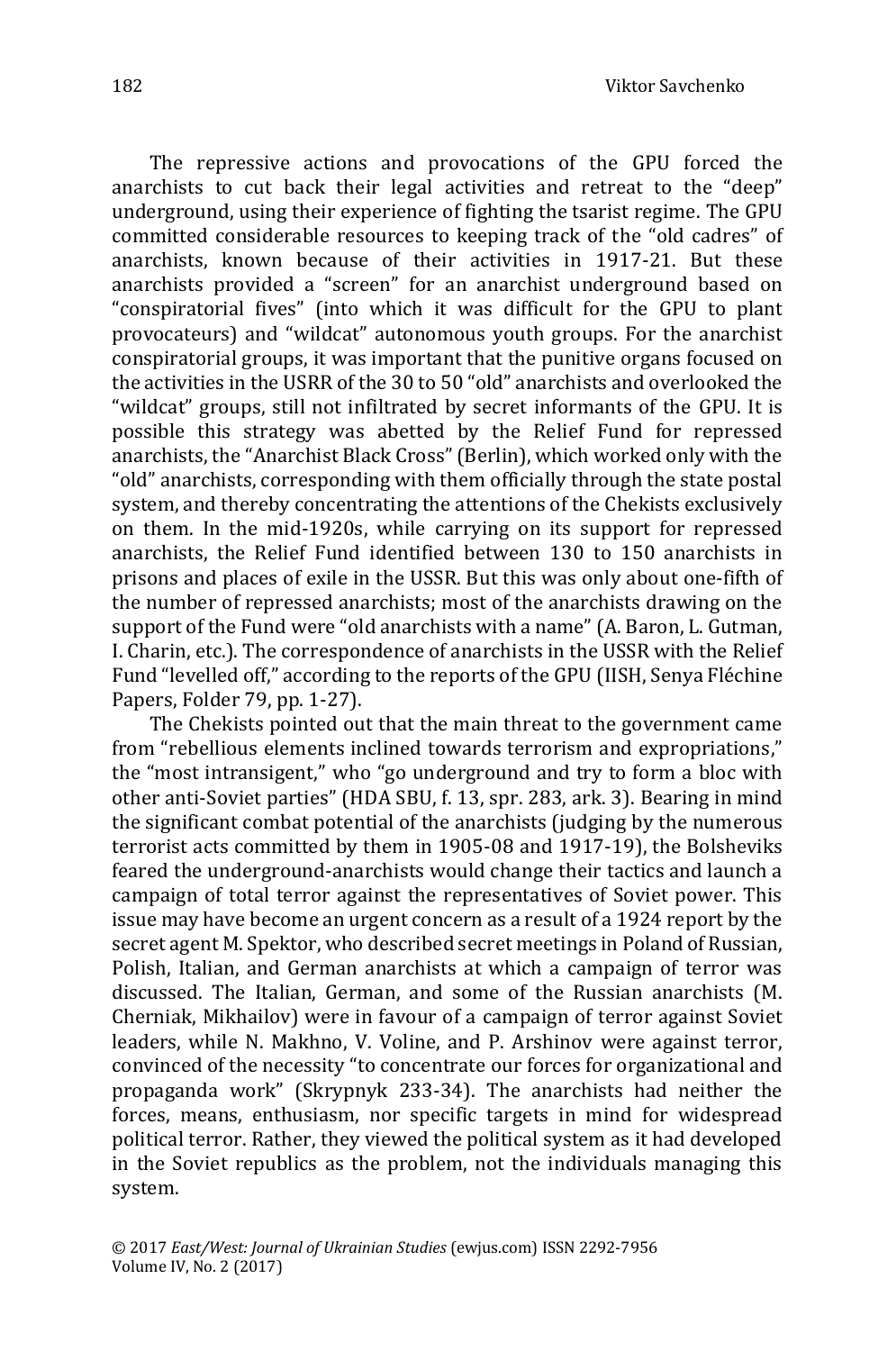With such information, the Chekists informed the Kremlin: "In Ukraine certain anarchists are considering launching a terror campaign against prominent figures of the Soviet government and the All-Russian Communist Party (ACP[B])" (*"Sovershenno sekretno,"* see 1925). The anarchists of Poltava were accused of only "thinking about terror and exes [expropriations]." In June 1925 the Ukrainian Chekists jauntily reported that "operations carried out in Kyiv and Poltava provinces found weapons, explosives, and illegal literature. Around 100 anarchists were arrested." The punitive organs continued to arrest anarchists in Ukraine in 1925, accusing them of "planning expropriations." In early 1926 the Chekists reported: "During the period in question, the anarchists stepped up their underground activities in Ukraine" (in Poltava, Dnipropetrovsk, Cherkasy, and Odesa okrugs; in Kharkiv and Mariupol; and in the Donbas and Crimea), "mainly among student youth." "In some areas the anarchists are establishing relations with other cities of the Union and abroad" (*"Sovershenno sekretno,"* see 1926).

The administration of the GPU issued an internal memo on the need for classifying anarchists as "active," "passive," "sympathizing," or "former," pointing out that up to this time "information about the anarchists is being generated almost exclusively by OPK (Otdel politicheskogo kontrolia) and foreign intelligence; the network of agents is very weak"(HDA SBU, f. 13, spr. 415, T. 2, ark. 17). The links of some of the anarchists of Kharkiv, Katerynoslav, and the Donbas with "Golos truda" (Moscow), the only legal anarchist publishing house in the USSR, afforded the Chekists with certain information. This publisher kept functioning until 1929, serving as a "trap" for the anarchists (HDA SBU, f. 13, spr. 370, T. 5, ark. 21-29).

Another sign of the revival of the anarchists in 1924-25 was the distribution throughout the cities of the USSR of issues of the Paris anarchist journal *Delo truda* (*The Cause of Labour*); the Argentine newspapers *Anarkhiia* (*Anarchy*) and *Golos truda* (*The Voice of Labour*); and the publications *Rassvet* (*Dawn*) and *Probuzhdenie* (*Awakening*) from the USA. Also distributed were the illegal publications *Prizyv* (*The Call*), *Khleb i volia* (*Bread and Freedom*), and the handbill "Rabochiie-anarkhisty" ("Workeranarchists"). The anarchists were discovered to have shapirographs, hectographs, and even a print shop. It was noted that "the distribution of anarchist literature in Ukraine is expanding; underground journals are being published and efforts are being made to set up branches of the 'Golos truda' publishing house." Leaflets "calling for the overthrow of the government" were confiscated at factories in Zaporizhia and Kremenchuk provinces, and in Kharkiv and Odesa (HDA SBU, f. 13, spr. 370, T. 5, ark. 41, 89, 103, 122 ob., 178).

The increasing strength of the anarchist presence in the political life of the Ukrainian SRR in the mid-1920s was reflected in the amount of literature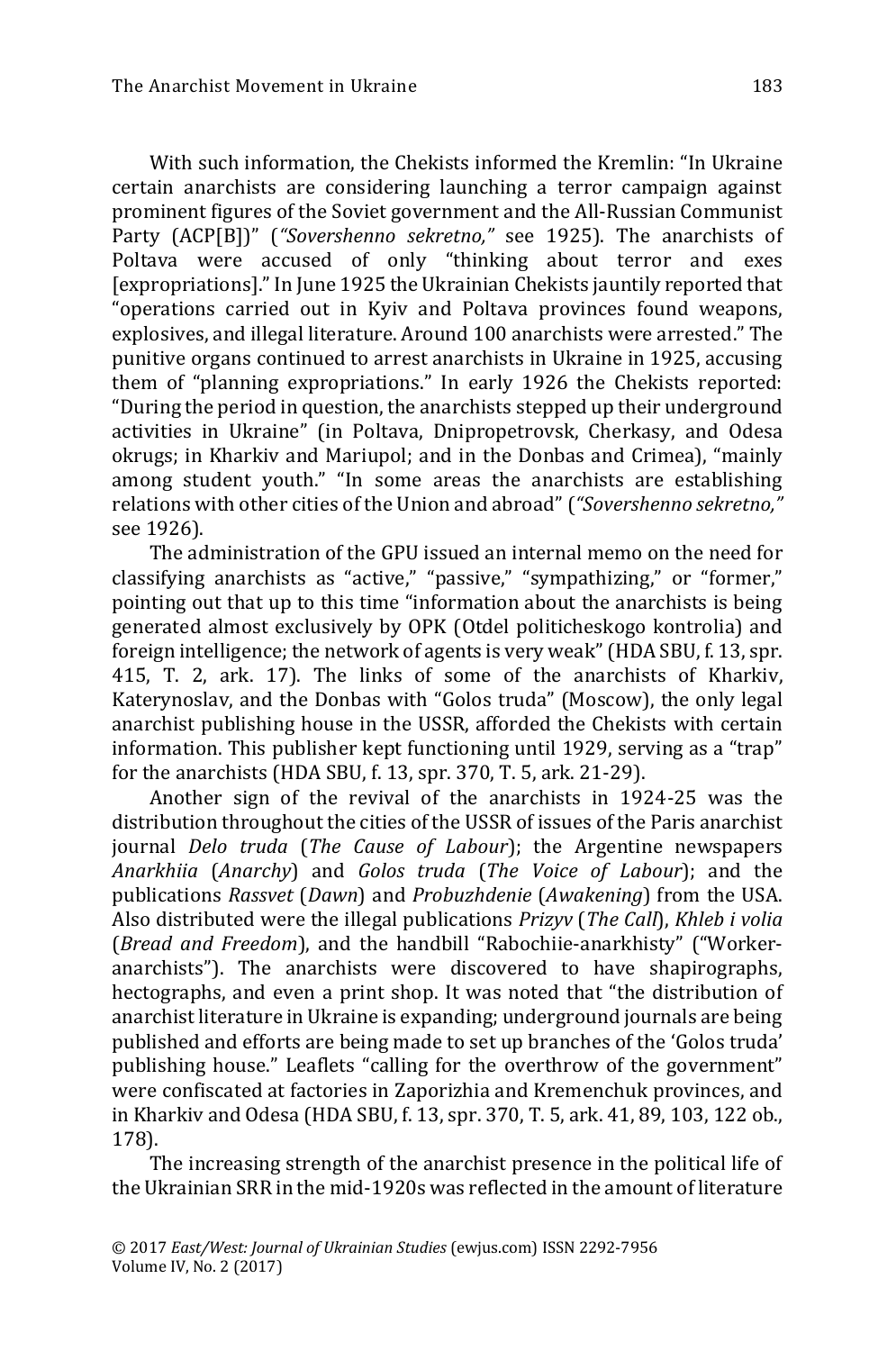being produced, imported, and distributed. Dozens of handwritten tracts, published using shapirographs, as well as newspapers, journals, and leaflets, turned up in Kyiv, Odesa, Dnipropetrovsk, Kharkiv, Poltava, and the Donbas. Agents of the secret police reported propaganda and organizing efforts by the anarchists among circles of young people and workers (Odesa, Poltava, and Kharkiv); the emergence of dozens of new groups of anarchists in cities and villages of the Ukrainian SRR; and the involvement of anarchists in organizing strikes and protest meetings (Odesa, Kyiv, Dnipropetrovsk).<sup>1</sup>

A party structure with a stable membership was not inherent to the anarchist movement. Its strength did not lie in the number of formal members, but rather in its potential to influence the broad masses that might spontaneously come to anarchism. The radicalization of the masses in 1905- 07 and 1917-20 had allowed the anarchist movement to come into its own as a socio-political force. The radicalization of sections of the population of the USSR in the mid-1920s revived the anarchist movement, but the movement was unable to expand its influence on a broad scale under conditions of the consolidation of totalitarianism. The subsequent liquidation of the movement removed any possibility of providing a competing political force in the USSR.

The anarchist "renaissance" in the USSR (especially in the Ukrainian SSR), which showed its potential in 1924-25, had the possibility of reviving the movement destroyed in 1920-21. The anarchists hoped to "stir up" young people, the numerous unemployed, working class radicals, and former Makhnovists, and to start preparing a new revolution in the USSR. The punitive organs detected this tendency and made every effort to localize and gradually, with the use of both small- and large-scale repression, enervate the anarchist underground in the USSR. Subsequently, in 1926-29, the OGPU stepped up its punitive policy against the anarchists, resulting in the suppression of the anarchist movement in Ukraine.

Archives Cited

Derzhavnyi arkhiv Odes'koi oblasti (DAOO). Haluzevyi derzhavnyi arkhiv sluzhby bezpeky Ukrainy (HDA SBU). International Institute of Social History (IISH).

 $\ddot{\phantom{a}}$ 

<sup>1</sup> See HDA SBU, f. 13, spr. 415, T. 1-8 for publications of the anarchist diaspora: *Golos truda* (Buenos-Aires), *Delo truda* (Paris), etc.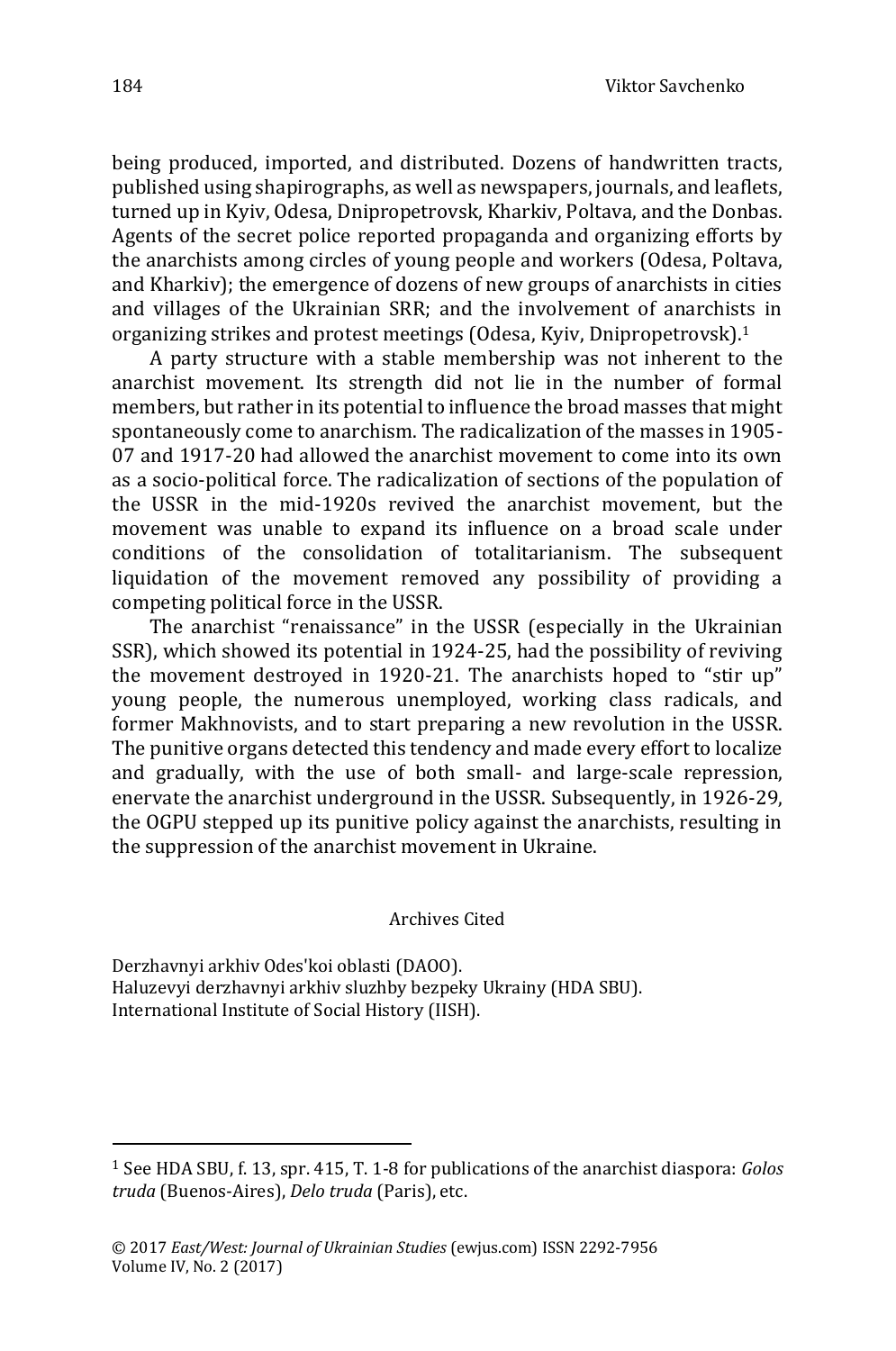## Works Cited

*Amerikanskie izvestiia* [New York], Sept. 1924, p. 1.

- Arshinov, P. A. "Trekhletie 'Delo truda.'" *Delo Truda* [Paris], no. 37-38, 1928, pp. 1-2.
- "Bakhmutskii komitet deistviia." *Golos truda* [Buenos Aires], no. 244, March 1925, p. 4.
- Borovyk, Mykola A. *Anarkhistsʹkyi rukh v Ukraini (1917-1921 rr*). Dissertation, Taras Shevchenko National University of Kyiv, 2002.
- Dam'e, V. V. "Berlinskii tsentr rossiiskoi anarkhistskoi emigratsii (1920-e gody)." *A.I.T.,* [http://aitrus.info/node/2694.](http://aitrus.info/node/2694) Accessed 25 Mar. 2017.
- Dolzhanskaia, L. A. "'Ia byl i ostalsia anarkhistom…' (Po materialam sledstvennogo dela Franchesko Getstsi)." *Petr Alekseevich Kropotkin i problemy modelirovaniia istoriko-kul'turnogo razvitiia tsivilizatsii: Materialy mezhdunarodnoi nauchnoi konferentsii*, edited by P. I. Talerov, Solart, 2005, pp. 238-56.
- Dubovik, A. V."K istorii anarkhistskogo dvizheniia v Ukraine (1922-1938)." *Pivdennyi zakhid. Odesika*, no. 12, 2011, pp. 182-98.
- Garaseva, A. M. *Ia zhila v samoi beschelovechnoi strane… Vospominaniia anarkhistki*. "Inter Servis," 1997.
- *Golos truda* [Buenos Aires]. no. 221, 23 Aug. 1924, p. 4.
- ---. no. 228, 11 Oct. 1924, p 3.
- *Golos truzhenika* [Chicago], no. 23, 1927, p. 1.
- Iaroslavskii, Emel'ian. *Anarkhizm v Rossii.* OGIZ, 1939.
- Iarutskii, L. D. *Makhno i makhnovtsy,* 1995.
- Isaev, V. I. "Voenizatsiia molodezhi i molodezhnyi ekstremizm v Sibiri (1920-ye nachalo 1930-kh gg.)." *Vestnik NGU. Seriia: Istoriia, Filologiia. T. 1. Vyp. 3: Istoriia*, Novosibirsk State University, 2002, pp. 63-70.
- Kanev, S. N. *Oktiabr'skaia revoliutsiia i krakh anarkhizma (Bor'ba partii bol'shevikov protiv anarkhizma 1917-1922 gg.)*. Mysl', 1974.
- Lins, U. "Drezen, Lanti Kaj 'La Nova Epoko.'" *Sennacieca Revuo*, no. 115, 1987, pp. 35- 52.
- "Ob anarkhistakh. Tsirkuliarnoe pis'mo TSK RKP(b)." *Vestnik agitatsii i propagandy*  [Moscow]*,* no. 11-12, 1921, p. 3.
- "Obrashchenie Ukrainskoi gruppy k anarkhicheskim organizatsiiam i otdel'nym tovarishcham v Rossii." *Golos truda* [Buenos Aires], no. 221, 23 Aug. 1924, p. 2.
- Orchakova, Larisa H. *Anarkhisty v politicheskoi zhizni Rossii*. Dissertation Abstract, Moscow State Pedagogical University, 2008.
- "Otchet o III-m Sʺezde KSMU," *Kommunist* (Khar'kov), no. 2, 1921, p. 3.
- Pavlov, D. B. *Bol'shevistskaia diktatura protiv sotsialistov i anarkhistov*. *1917-seredina 1950-kh godov*. ROSSPEN, 1999.
- "Rasstrel bezrabotnykh." *Golos truda* [Buenos Aires]*,* no. 217, 26 July 1924, p. 2.
- Rublev, Dmitrii I. "Gody stanovleniia SSSR i NEP: Vzgliad anarkhistov." *IX Plekhanovskiie chteniia. SSSR 1922-1991 gg. Istoricheskii tupik ili perspektiva istoricheskogo razvitiia?,* edited by T. I. Filimanova, Russian National Library (Plekhanov House), 2010, pp. 43-48.
- "Samoubiistvo kak protest." *Golos truda* [Buenos Aires], no. 221, 23 Aug. 1924, pp. 3- 4.
- Savchenko, V. A. *Anarkhistsʹkyi rukh v Odesi 1903-1916 rr*. Pechatnyi dom, 2014.